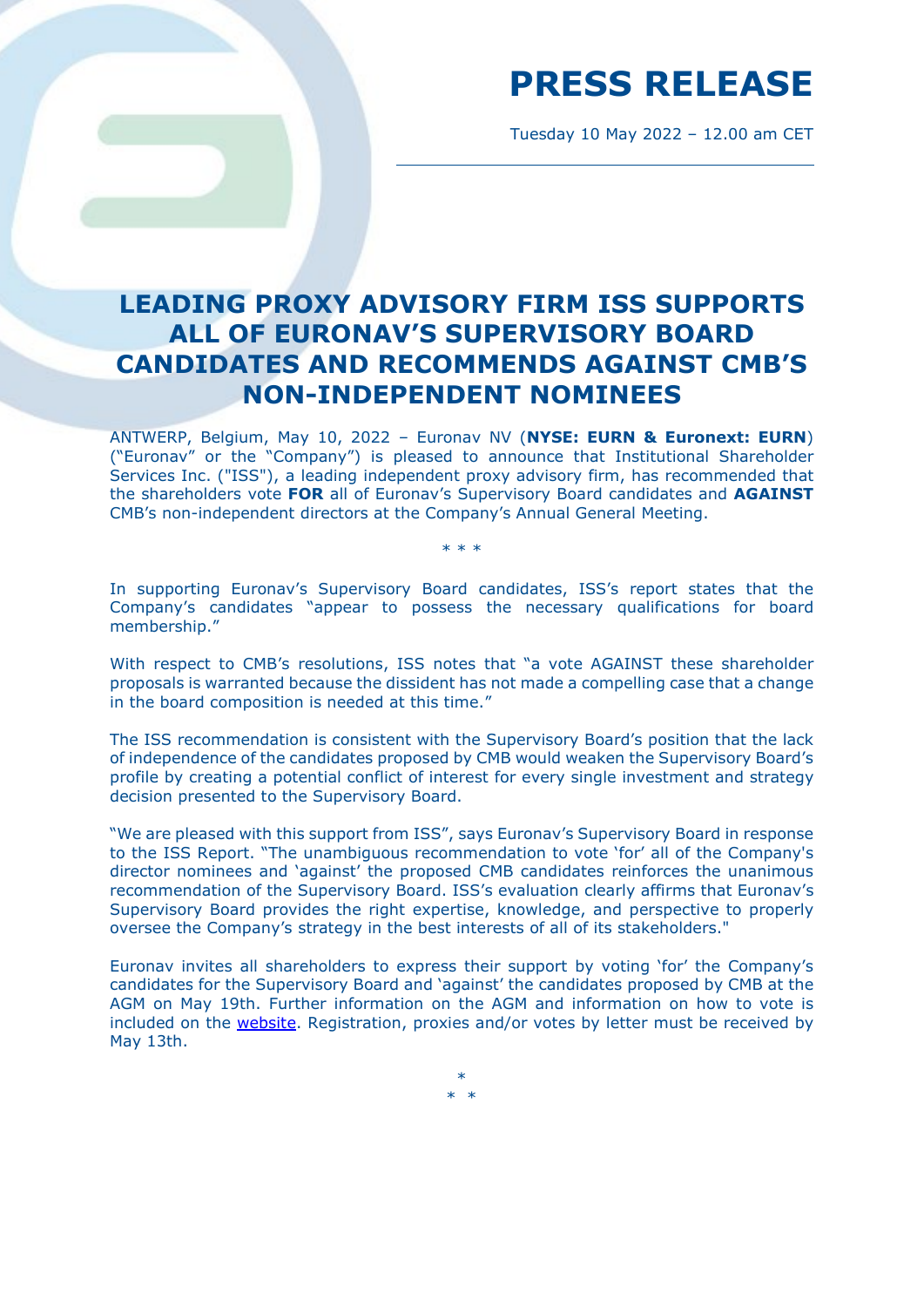Tuesday 10 May 2022 – 12.00 am CET

Contact: Brian Gallagher – Head of IR & Management Board member **Tel: +44 20 78 70 04 36 Email: [IR@euronav.com](mailto:IR@euronav.com)**

#### **About Euronav**

Euronav is an independent tanker company engaged in the ocean transportation and storage of crude oil. The Company is headquartered in Antwerp, Belgium, and has offices throughout Europe and Asia. Euronav is listed on Euronext Brussels and on the NYSE under the symbol EURN. Euronav employs its fleet both on the spot and period market. VLCCs on the spot market are traded in the Tankers International pool of which Euronav is one of the major partners. Euronav's owned and operated fleet consists of 2 V-Plus vessels, 40 VLCCs (with a further three to be delivered), 26 Suezmaxes (of which two vessels are time chartered in) with a further three under construction and 2 FSO vessels (both owned in 50%-50% joint venture).

*Regulated information within the meaning of the Royal Decree of 14 November 2007.* 

#### **Forward-Looking Statements**

Matters discussed in this press release may constitute forward-looking statements. The Private Securities Litigation Reform Act of 1995 provides safe harbor protections for forward-looking statements in order to encourage companies to provide prospective information about their business. Forward-looking statements include statements concerning plans, objectives, goals, strategies, future events or performance, and underlying assumptions and other statements, which are other than statements of historical facts. The Company desires to take advantage of the safe harbor provisions of the Private Securities Litigation Reform Act of 1995 and is including this cautionary statement in connection with this safe harbor legislation. The words "believe", "anticipate", "intends", "estimate", "forecast", "project", "plan", "potential", "may", "should", "expect", "pending" and similar expressions identify forward-looking statements.

The forward-looking statements in this press release are based upon various assumptions, many of which are based, in turn, upon further assumptions, including without limitation, Euronav and Frontline Ltd. ("Frontline") management's examination of historical operating trends, data contained in company records and other data available from third parties. Although Euronav and Frontline management believe that these assumptions were reasonable when made, because these assumptions are inherently subject to significant uncertainties and contingencies which are difficult or impossible to predict and are beyond our control, there can be no assurance that Frontline or Euronav will accomplish these expectations, beliefs or projections.

In addition to these important factors, other important factors that could cause actual results to differ materially from those discussed in the forward-looking statements include the ability of Frontline Ltd. ("Frontline") and Euronav to successfully complete the proposed combination on anticipated terms and timing, including, among other things, agreeing on a transaction structure, negotiating and executing definitive documentation, obtaining required shareholder and regulatory approvals, unforeseen liabilities, future capital expenditures, revenues, expenses, earnings, synergies, economic performance, indebtedness, financial condition, losses, future prospects, business and management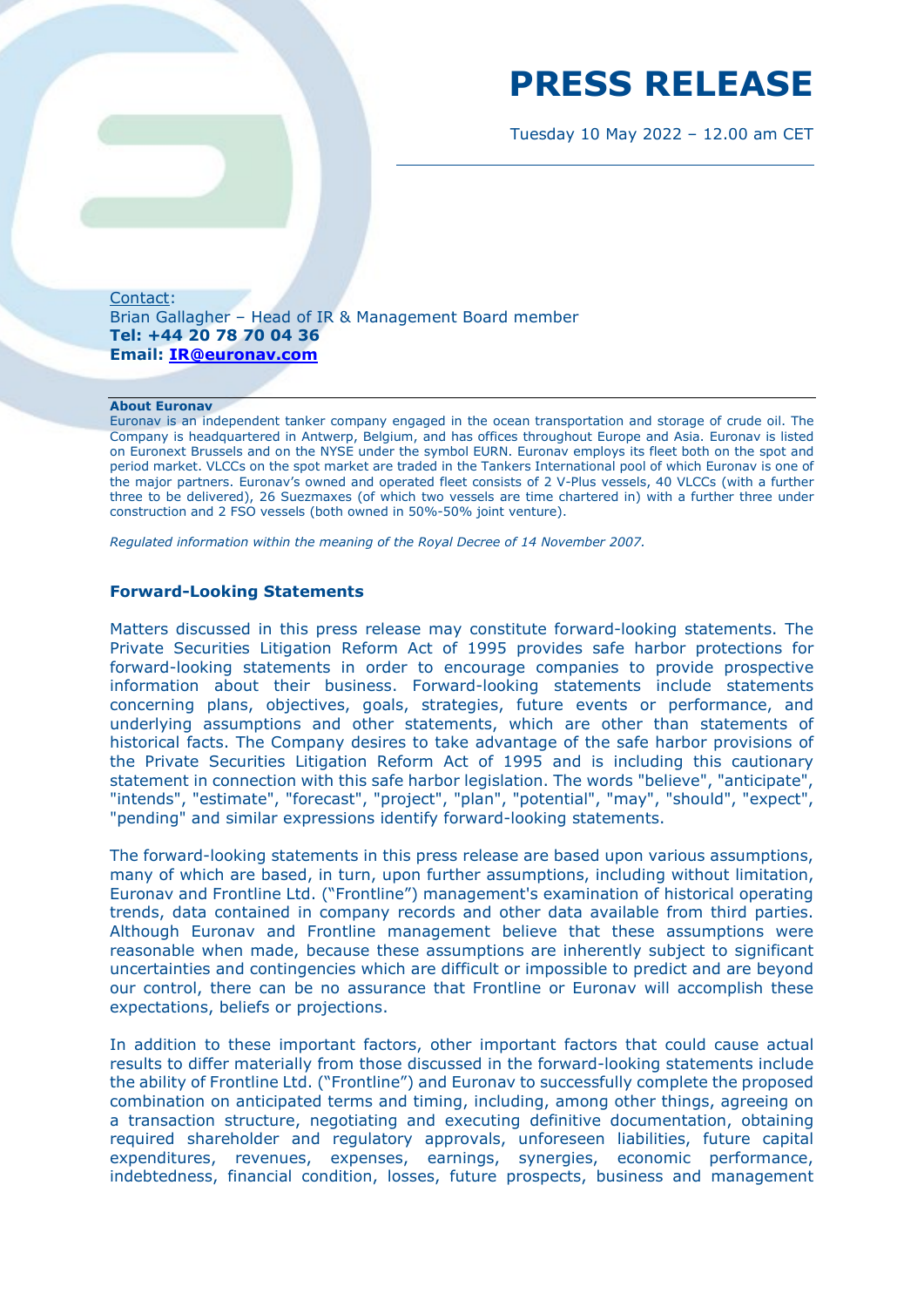Tuesday 10 May 2022 – 12.00 am CET

strategies, expansion and growth of the combined group's operations and other important conditions to the completion of the acquisition, risks relating to the integration of operations of Frontline and Euronav and the possibility that the anticipated synergies and other benefits of the proposed combination will not be realized or will not be realized within the expected timeframe, the outcome of any legal proceedings related to the proposed combination, the failure of counterparties to fully perform their contracts with Frontline or Euronav, the strength of world economies and currencies, general market conditions, including fluctuations in charter rates and vessel values (including the possibility of a material decline or prolonged weakness in such rates), changes in demand for tanker vessel capacity, changes in the companies' operating expenses, including bunker prices, dry-docking and insurance costs, the market for the companies' vessels, availability of financing and refinancing to meet the capital needs of the combined group, charter counterparty performance, ability to obtain financing and comply with covenants in such financing arrangements, changes in governmental rules and regulations or actions taken by regulatory authorities in the tanker industry, including without limitation, legislation adopted by international organizations such as the International Maritime Organization and the European Union or by individual countries, potential liability from pending or future litigation, general domestic and international political conditions, potential disruption of shipping routes due to accidents or political events, vessels breakdowns, crew wages, changes in demand for oil and petroleum products and instances of off-hires and other factors. Please see Frontline's and Euronav's filings with the U.S. Securities and Exchange Commission (the "SEC") for a more complete discussion of these and other risks and uncertainties.

You are cautioned not to place undue reliance on Euronav's forward-looking statements. These forward-looking statements are and will be based upon Euronav management's then-current views and assumptions regarding future events and operating performance, and are applicable only as of the dates of such statements. Euronav does not assume any duty to update or revise forward-looking statements, whether as a result of new information, future events or otherwise, as of any future date.

#### **IMPORTANT INFORMATION FOR INVESTORS**

This communication is not a recommendation in favour of a vote on the proposed combination, nor is it a solicitation of proxies in connection with any such vote. In connection with the proposed combination, Frontline and/or Euronav may file with the SEC a registration statement on Form F–4 that may constitute a prospectus and may include a proxy of Frontline and/or Euronav (the "Registration Statement"). Frontline and Euronav may also file other relevant documents with the SEC regarding the proposed combination. INVESTORS ARE URGED TO READ THE REGISTRATION STATEMENT AND OTHER RELEVANT DOCUMENTS FILED WITH THE SEC IF AND WHEN THEY BECOME AVAILABLE, BECAUSE THEY WILL CONTAIN IMPORTANT INFORMATION ABOUT THE PROPOSED COMBINATION AND RELATED MATTERS.

You may obtain a free copy of the Registration Statement (if and when it becomes available) and other relevant documents filed by Frontline and Euronav with the SEC at the SEC's website at [www.sec.gov.](http://www.sec.gov/)